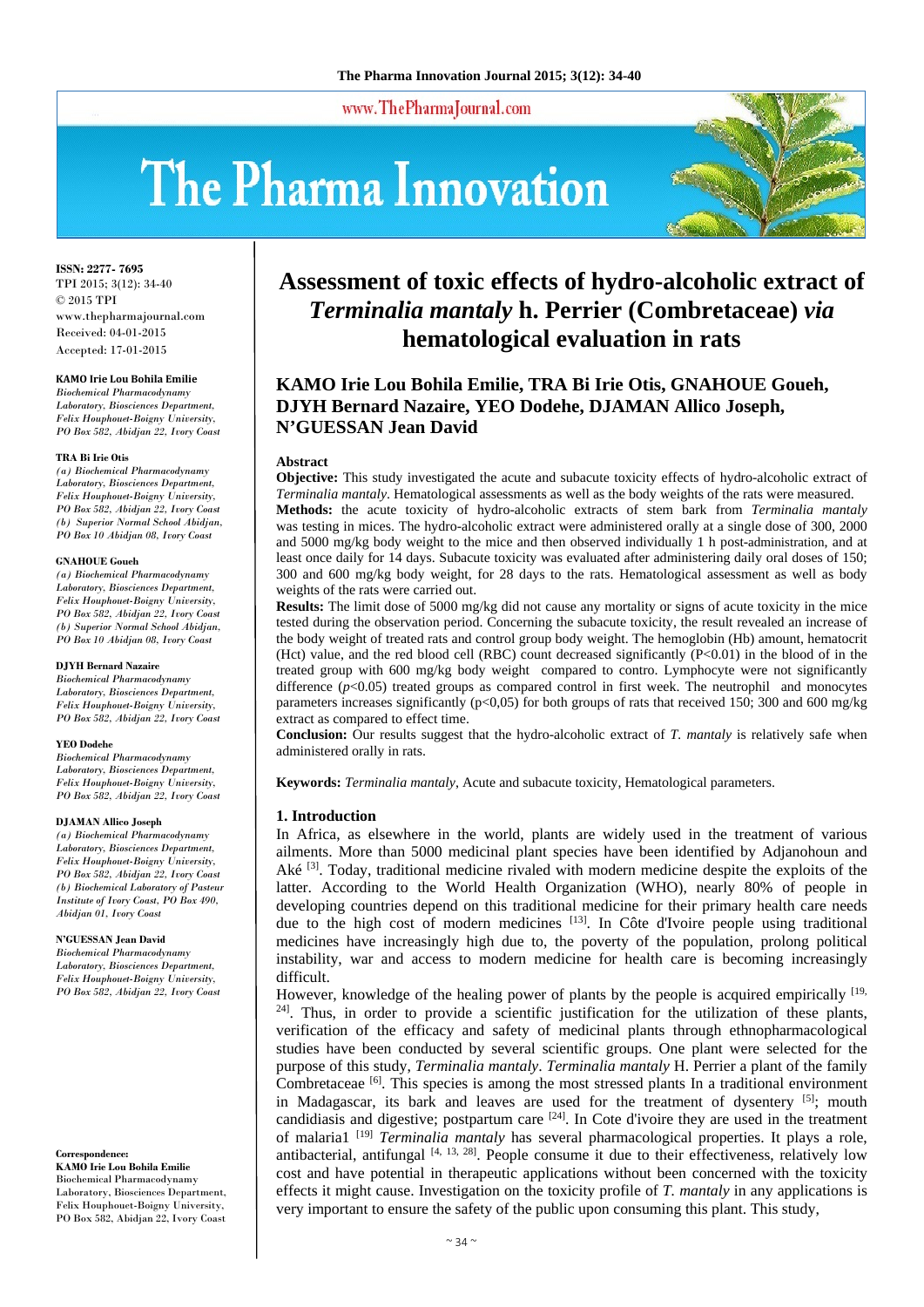therefore designed to Evaluate the acute and subacute toxicity effects of the ethanolic bark extract of *Terminalia mantaly* especially on hematological parameters toxicity effects of hydro-alcoholic extract of *Terminalia mantaly*. The hematopoietic system is one of the most sensitive targets for toxic compounds and an important target of the physiological and pathological statuts of man and animals [2].

# **2. Materials and Methods**

# **2.1 Plant material**

The materiel used was the plant bark of *Terminalia mantaly* H. Perrier harvested in the region of Azaguié (southern area of Abidjan) in the month of February 2014.

# **2.1.1 Preparation of extracts**

Pieces of bark from the trunk of *Terminalia mantaly* H. Perrier were harvested, cut and dried in the shade. After drying, the pieces of this plant were finely ground using an electric grinder IKAMAG - RCT® type. The powder obtained is brown. The extracts were prepared according to the method described by Zihiri and Kra [26]. For the preparation of ethanolic extracts 70%, 100 g of plant powder were extracted in blender (the process is repeated 3 times) with one liter of distilled water or a mixture of ethanol - water (729 ml of ethanol 96% et 271 ml of distilled water). After crushing, the mixture obtained was first spun in a clean square fabric, and then filtered twice in successivel with cotton wool and once with Whatman 3mm paper. The filtrate was concentrated using a rotary evaporator at 70 °C. The concentrate was evaporated at 50 °C. In an oven for 48 hours. The extracts obtained is the hydro-alcoholic extracts 70%.

# **2.2 Experimental Animals**

Animals were selected as per the Organization of Economic Co-Operation and Development (OECD) guidelines no. 423 [20]. Healthy young and nulliparous, non-pregnant Wistar rats weighing from 100-120 mg and adult Swiss albino mice (20– 23 g) of 8-10 weeks old obtained from the animal house of Pharmaceutical science, Abidjan(Ivory Coast)were selected. The animals are randomly selected, marked to permit individual identification, and kept in plastic cages with wood chips renewed every two days for 5 days prior to dosing to allow for acclimatization of the laboratory conditions (room temperature 25 °C ( $\pm$  3 °C), moisture 35 to 60%, light and dark period 12/12 hours, bedding cleaned and sterilized). All animals had a regular supply of clean drinking water and food.

# **2.3 Acute Toxicity study**

The acute oral toxicity of hydro-alcoholic extracts of the stem bark of *Terminalia mantaly* was performed on Adult Swiss albino mice, according to OECD-423 guidelines  $[21]$ . A total of 12 female animals were divided into 4 groups of 3 mice each because literature surveys of conventional tests show that usually there is little difference in sensitivity between the sexes, but generally females were found slightly more sensitive  $[16]$ . Two groups received the dose of 300 mg/kg and 2000 mg/kg per body weight of each extract. Then the last group received the same dose of 2000 mg/kg to confirm the first result. Otherwise, if the of amount 2000 mg/kg body weight did not prove to be toxic, higher dose (5000 mg/kg) is used to determine the toxicity of plant. The extracts were

prepared with distilled water and administered orally at a single dose to the rats. A volume of 1 ml/100 g of body weight is used. Rats were maintained into fasting over-night before extract administration without water deprivation, and then they were normally fed 3-4 hours later after the substance has been administered. Following the fasting period, the rats were weighed and the concentration was calculated in reference to the body weight. The animals were observed 30 min after dosing, followed by hourly observation for 8h and once a day for the next 13 days. All observations were systematically recorded with individual records being maintained for each animal. Surviving animals were weighed and visual observations for mortality, behavioral pattern, changes in physical appearance, injury, pain and signs of illness were conducted daily during the period.

# **2.4 Subacute Oral Toxicity study**

Repeated oral dose of toxicity study was carried out according to OECD Guideline  $407$ <sup>[22]</sup>. The animals were divided into four groups of 10 animals each (5 males and 5 females). Group 1 received 1 ml/100g body weight of distilled water and served as control. Groups 2, 3 and 4 received extract doses of 150, 300 and 600 mg/kg body weight, respectively. Mortality, body weights, food and water consumption as well as observation for general toxicity signs of the animals were evaluated daily for 28 days. At the end of each week, the animals were anesthetized with diethyl ether. The blood was drawn through cardiac puncture and collected into Ethylene diamine tetra acetic acid (EDTA) anticoagulant tube for hematological analysis.

# **2.5 hematological analysis**

Hematological parameters including hemoglobin (HGB), red blood cells (RBC), white blood cells (WBC),hematocrit (Hct), platelets (PLT), mean corpuscular volume (MCV), mean corpuscular haemoglobin (MCH), mean corpuscular haemoglobin concentration (MCHC);lymphocytes, monocytes, neutrophils and eosinophils were determined by an automatic analyzer (BC-3000 Plus Auto Hematology Analyzer, Shenzhen Mindray Bio-Medical Electronics Co. Ltd, China*.*

# **2.6 Statistical Analysis**

The results are presented as mean  $\pm$  standard deviation (SD). Analysis of variance (ANOVA) with repeated measures was employed to compare the results according to the administered doses and times of treatment. Analysis of variance was considered significant when the level of probability  $(p)$  was  $\lt$ 0.05; if  $p < 0.01$ , this difference is considered as very significant; if highly significant  $P < 0.001$ .

# **3. Results**

# **3.1 Acute Toxicity**

No sign of acute (sharp) toxicity was observed, after the administration of the doses of 300 of the physical 2000 and 5000 mg/kg weighty, by the hydro-alcoholic extract of *Terminalia mantaly* all the animals survived the single administration of the extract.

According to the method of determination of the  $DL_{50}$ indicated previously, the  $DL_{50}$  is superior to 5000 mg/kg body weight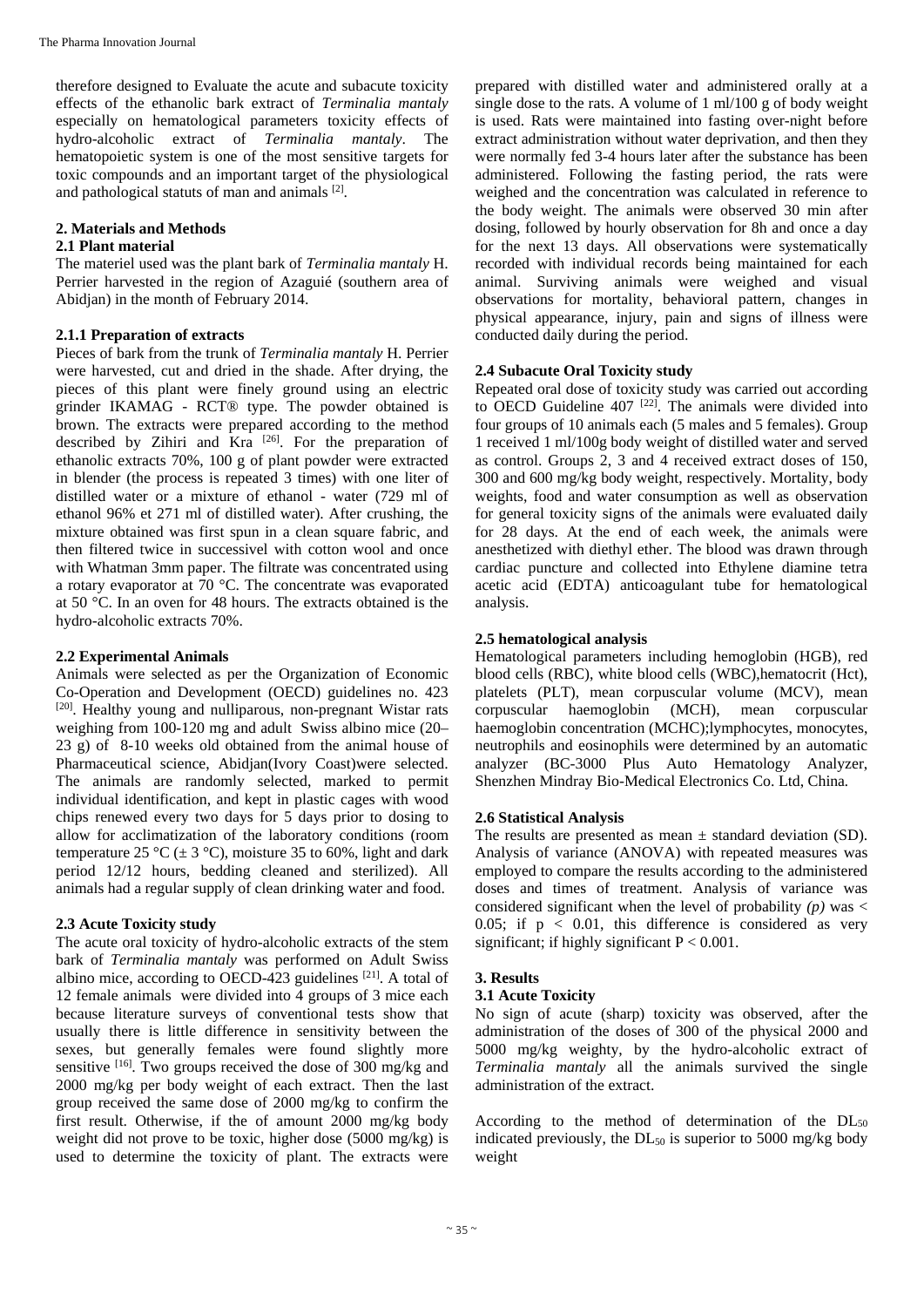**Table 1:** Effect of dose on the mortally of mice

| Doses (physical mg / $kg$ weighty)   | 300  | 2000<br>5000 |
|--------------------------------------|------|--------------|
| Number of mice                       |      |              |
| Percentage of mortality (%)          |      |              |
| $DL_{50}$ (physical mg / kg weighty) | >300 | >2000        |

# **3.2 subacute toxicity**

# **3.2.1 Hematological resultant**

The figure shows the results of hematology test. The extract caused a significant change of hematological parameters compared with controls and compared to the effect time.

## **Effect of** *Terminalia mantaly* **on the level of hemoglobin**

The hemoglobin level was significantly decreased with treated animals compared to control groups. For doses 600 mg/kg decreases are from 13.38±1.64 to 12.02±1.22 of 10.16% (w1); from  $13.47 \pm 1.55$  to  $11.56 \pm 0.56$  of  $14.17\%$  (w2); from 13.47 $\pm$ 1.24 to 11.77 $\pm$ 1.08 of 19.89% (w4) with p <0.01. Hemoglobin levels did not change significantly with treated animals compared to the time effect.



**Times(weeks)**

**Fig 1:** Variation of the haemoglobin count (%) versus time. Each bar represents the mean  $\pm$  SD, n = 10 T = control with batch; lot I = 150 mg / kg; Lot I = 300 mg / kg batch III = 600 mg / kg body weight of the animal on the 4 weeks (W1; W2; W3; W4). \*\*p<0, 01 at significant difference compared with the control.

# **Effect of** *Terminalia mantaly* **on the level of red blood cells**

The rate of red blood cell decreased significantly in treated animals compared to controls .For doses 600 mg/kg, decreases were from  $6.21 \pm 0.64$  to  $5.66 \pm 0.16$  16% (w1) with  $p < 0.01$ . The red blood cell count did not vary significantly p > 0, 05 with treated animals compared to time effect.



Fig 2: Variation of the red blood cell count (10<sup>6</sup>/mm<sup>3</sup>) versus time. Each bar represents the mean  $\pm$  SD, n = 10 T = control with batch; lot  $I = 150$  mg/kg; Lot  $I = 300$  mg/kg batch III = 600 mg/kg body weight of the animal on the 4 weeks (W1, W2, W3, W4).  $*$  p < 0.05 : significant difference compared with the control.

## **Effect of** *Terminalia mantaly* **on the level of hematocrit**

The hematocrit not vary significantly with the treated animals except in the animals treated at a dose 600 mg/kg (w1) from 36.93±4.90 to 32.99±2.87 of 10.66% compared to control. The hematocrit has a significant decrease in the control animals from  $36.93 \pm 4.90$  to  $34.14 \pm 1.92$  of 7.55% with p <0.05 in the second week compared to the first week but increased in animals treated with 150 mg/kg with p <0.001 of 10.53% and the 600 mg dose from  $34.45 \pm 2.26$  to  $32.09 \pm 1.43$  of  $7.45\%$ with  $p < 0.05$  in the fourth week compared with the second week.



**Fig 3:** Variation of the haematocrit count (%) versus time. Each bar represents the mean  $\pm$  SD, n = 10 T = control with batch; lot I = 150 mg/kg; Lot I = 300 mg/kg batch III = 600 mg/kg body weight of the animal on the 4 weeks (W1, W2, W3, W4).  $*$  p < 0.05: significant difference compared with the control.

# **Effect of** *Terminalia mantaly* **on the level of MCV**

The rate of MCV increased but had no significant difference with p > 0.05 in treated animals compared to control animals. The rate of MCV did not change significantly over time, except in the animals treated with 300 mg/kg dose with a significant increase with p <0.05 from  $58.40\pm 2$  to  $55.34\pm 2.25$ of 3, 64% in the second week and from  $58.29 \pm 1$ . 95 to 55.34±2 of 7, 38% in the fourth week compared to the first week.



**Fig 4:** Variation of the packed cell volume (MCV) count (fl) versus time. Each bar represents the mean  $\pm$  SD, n = 10 T = control with batch; lot I = 150 mg / kg; Lot I = 300 mg / kg batch III = 600 mg / kg body weight of the animal on the 4 weeks (W1, W2, W3, W4).  $P >$ 0.05: significant difference compared with the control.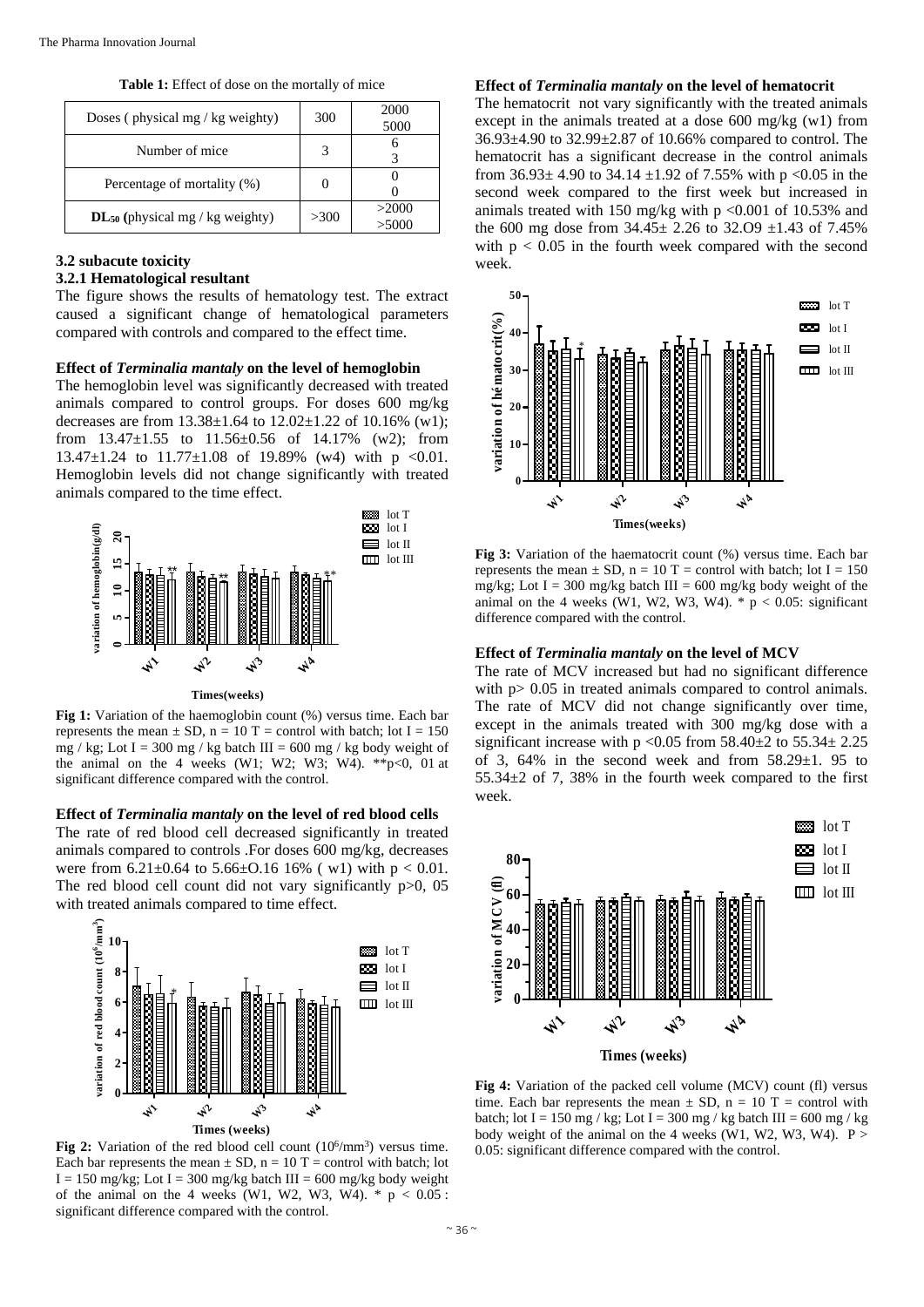## **Effect of** *Terminalia mantaly* **on the level of MCHC**

The rate of MCHC did not vary significantly with  $p > 0.05$  in treated animals compared to control animals and compared to the effect time.



**Fig 5:** Variation of the cell MCHC count (g/dl) versus time. Each bar represents the mean  $\pm$  SD, n = 10 T = control with batch; lot I = 150 mg/kg; Lot I = 300 mg/kg batch III = 600 mg/kg body weight of the animal on the 4 weeks (W1; W2; W3; W4).  $p > 0.05$ : significant difference compared with the control.

#### **Effect of** *Terminalia mantaly* **on the level of MHC**

The rate of MCH did not vary significantly with  $p > 0.05$  in treated animals compared to control animals. However, it was significantly increased as versus of time in animals treated with the dose 300 mg/kg  $p < 0.05$  from to of 0.9%; dose 600 mg/kg from to of 6.66% in the third week and 6% in the fourth week from the first week.



**Fig 6:** Variation of the MCH count (pg) versus time. Each bar represents the mean  $\pm$  SD, n = 10 T = control with batch; lot I = 150 mg/kg; Lot I = 300 mg/kg batch III = 600 mg/kg body weight of the animal on the 4 weeks (W1; W2; W3; W4).  $p > 0.05$ : significant difference compared with the control.

## **Effect of** *Terminalia mantaly* **on the level of lymphocytes**

The lymphocytes significantly decreased with treated animals compared to control groups For the 150 mg/kg dose decrease is from  $64.8\pm4.95$  to  $47.26\pm4.8$  of  $27\%$  p < 0.01; for 300 mg/kg dose decrease is from  $64.80 \pm 4.95$  to  $53.15 \pm 8.4$  of 17.97% with p <0.05; for 600 mg/kg doses decreases are from 64.80  $\pm$ 4.95 to 49.81 $\pm$  9.18 of 23% with p <0.01 to first week. The rate decreased significantly with treated animals compared to the time effect in animals treated at the 150 mg/kg dose from  $66.01\pm9.1$  to  $47.26\pm4.8$  of  $28.4\%$  in the third week compared to first week; from 59.27±5.7 to 47.26±4.8 of 20.26

% with p <0.01 in the third week compared with the second week; 300 mg/kg dose: from 65.17±14.65 to 53.15±8.4 of 18.44% with  $p<0.01$  in the third week compared to the first week; from 65.17±14.65 to 52.24±11.5 of 19.84% with p<0.01 in the fourth week compared to the first week ; dose 600 mg/kg from 66.02±7.7 to 49.81±9.2 de19.84% with p<0.001 in the first week compared to the first week ; from  $66.02 \pm 7.7$  to 55.8 $\pm$ 5 7.6 of 15.40% with p<0.05 in the fourth week from the first week.



**Fig 7:** Variation of the lymphocyte count (%) versus time. Each bar represents the mean  $\pm$  SD, n = 10 T = control with batch; lot I = 150 mg/kg; lot I = 300 mg/kg batch III = 600 mg/kg body weight of the animal on the 4 weeks (W1; W2; W3; W4).  $* P < 0.05; **p < 0, 01$ significant difference compared with the control.

**Effect of** *Terminalia mantaly* **on the level of white blood cell** The rate of white blood cells did not vary significantly with p 0.05 in treated animals compared to control animals and compared to the time effect



**Fig 8:** Variation of the white blood cell count  $(10^3/\text{mm}^3)$  versus time. Each bar represents the mean  $\pm$  SD, n = 10 T = control with batch; lot I = 150 mg/kg; Lot I = 300 mg/kg batch III = 600 mg/kg body weight of the animal on the 4 weeks (W1; W2; W3; W4).  $P > 0$ , 05: significant difference compared with the control.

# **Effect of** *Terminalia mantaly* **on the level of neutrophil**

Neutrophil counts not change significantly with p> 0.05 in treated animals compared to control animals. The evolution of neutrophils was significantly increased compared to the effect time in animals treated at the dose 150 mg/kg  $p < 0.05$  from 29.91±10.33 to 40.68±4.94 of 36% in the third week from the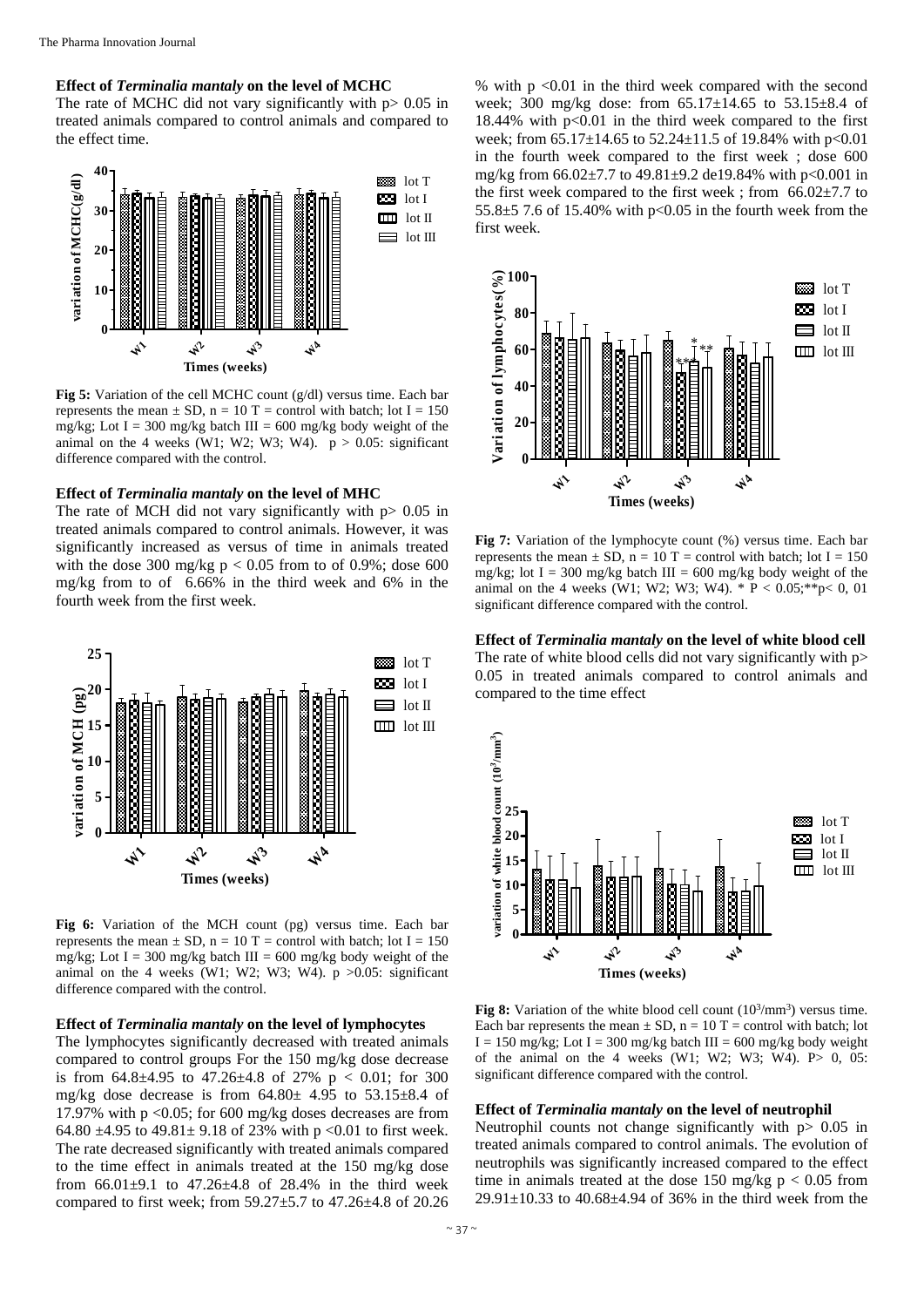first week and 300mg dose of from  $21.64 \pm 6.5$  to  $32.79 \pm 12.38$ of  $51.47\%$  with p <0.05% for the second week compared to the first week from  $21.64 \pm 6.5$  to  $38.51 \pm 9.6$  of 72.45% with p  $< 0.001$  in the fourth week compared to the first week in animals treated with the dose 600 mg/kg from 23.72±5.58 to 35.92 $\pm$ 8.23 of 51.43% with p < .0.05 in the fourth week compared to the first week of from 23.72±5.58 to 38.99±9.69 of  $64.37\%$  with p <0.001 by the third week from the first week.



**Fig 9:** Variation of the neutrophil count (%) versus time. Each bar represents the mean  $\pm$  SD, n = 10 T = control with batch; lot I = 150 mg / kg; Lot I = 300 mg / kg batch III = 600 mg/kg body weight of the animal on the 4 weeks (W1; W2; W3; W4).  $P > 0.05$ : significant difference compared with the control.

# **Effect of** *Terminalia mantaly* **on the level of eosinophils**

The rates of eosinophils not vary significantly with  $p > 0.05$  in treated animals compared to control animal and animals treated compared to time.



**Fig 10:** Variation of the eosinophil count (%) versus time. Each bar represents the mean  $\pm$  SD, n = 10 T = control with batch; lot I = 150 mg/kg; ot I = 300 mg/kg batch III = 600 mg/kg body weight of the animal on the 4 weeks (W1; W2; W3; W4).  $* P < 0.05$ : significant difference compared with the control.

# **Effect of** *Terminalia mantaly* **on the level of monocytes**

The rate of monocytes did not vary significantly with  $p > 0.05$ in treated animals compared to control animals. The rate increased significantly with treated animals compared to the time effect in animals treated at the dose 150 mg/kg from  $22.15\pm6$  to  $37\pm8$  of 33% beyond the third week in the first week and at the dose 300 mg/kg from 22.8±3 to 37.13±8 of 65.9 % with  $p \le 0.01$  in the fourth week in the first week. The dose 600 mg/kg from  $22.42 \pm 9$  to  $37.13 \pm 8$  of 62.7% with p<0.01 in the third week in the first week.



**Fig 11:** Variation of the Monocyte count (%) versus time. Each bar represents the mean  $\pm$  SD, n = 10 T = control with batch; lot I = 150 mg/kg; Lot I = 300 mg/kg batch III= 600 mg/kg body weight of the animal on the 4 weeks (W1; W2; W3; W4).  $P > 0.05$ : significant difference compared with the control.

#### **Effect of** *Terminalia mantaly* **on the level of platelets**

Platelet rate decreased significantly with treated animals compared to control groups. For the 150 mg/kg decreases are from 776  $\pm$ 147 to 439.60 $\pm$ 58.78 of 43.35% doses (w3) with p  $\langle 0.01$ ; for doses 300 mg/kg, decreases are from 776 $\pm$ 147 to 454  $\pm$ 102.7 of 41.49% (w3) with p<0.01, from 688 $\pm$ 82 to  $455.6\pm102$  of 33.77% (w4); for the dose 600 mg/kg decreases are from  $776\pm147$  to  $474.4\pm81$  of 38.65% (w3) with  $p < 0.01$ , from  $688\pm82$  to  $451\pm60$  of 34.44% (w4) with p <0.05. The platelet rate did not vary significantly with  $p > 0.05$  in treated animals compared to the effect time.



**Fig 12:** Variation of the platelets count  $(10^3/\text{mm}^3)$  versus time. Each bar represents the mean  $\pm$  SD, n=10; Lot T = control with batch; lot I  $= 150$  mg/kg; Lot I = 300 mg/kg batch; lot III = 600 mg/kg body weight of the animal on the 4 weeks (W1; W2; W3; W4).  $*$  P < 0.05;\*\*p< 0, 01: significant difference compared with the control.

#### **4. Result weight change**

Witness for the lot, the value of body mass evolved from 98.60  $\pm$  14.75 (W0) to 120.5  $\pm$  22.55 (W5) an increase of 14%. In batches I to III (lot treated) values of body weight have evolved 122.3  $\pm$  14.75, respectively (W1) 139.70  $\pm$  16.56 (W5) of  $116.8 \pm 10.53$  (W1)  $145.40 \pm 20.99$  (S5); of  $129.3 \pm 10.53$ 13.17 (W1) to  $133.5 \pm 17.26$  (W5); An increase is 14.22%, 24.48% and 3.24%.

L, statistical analysis showed a significant difference in the time, exhibition. It indicates that the values of body mass increased significantly in the controls; lots I, II batches.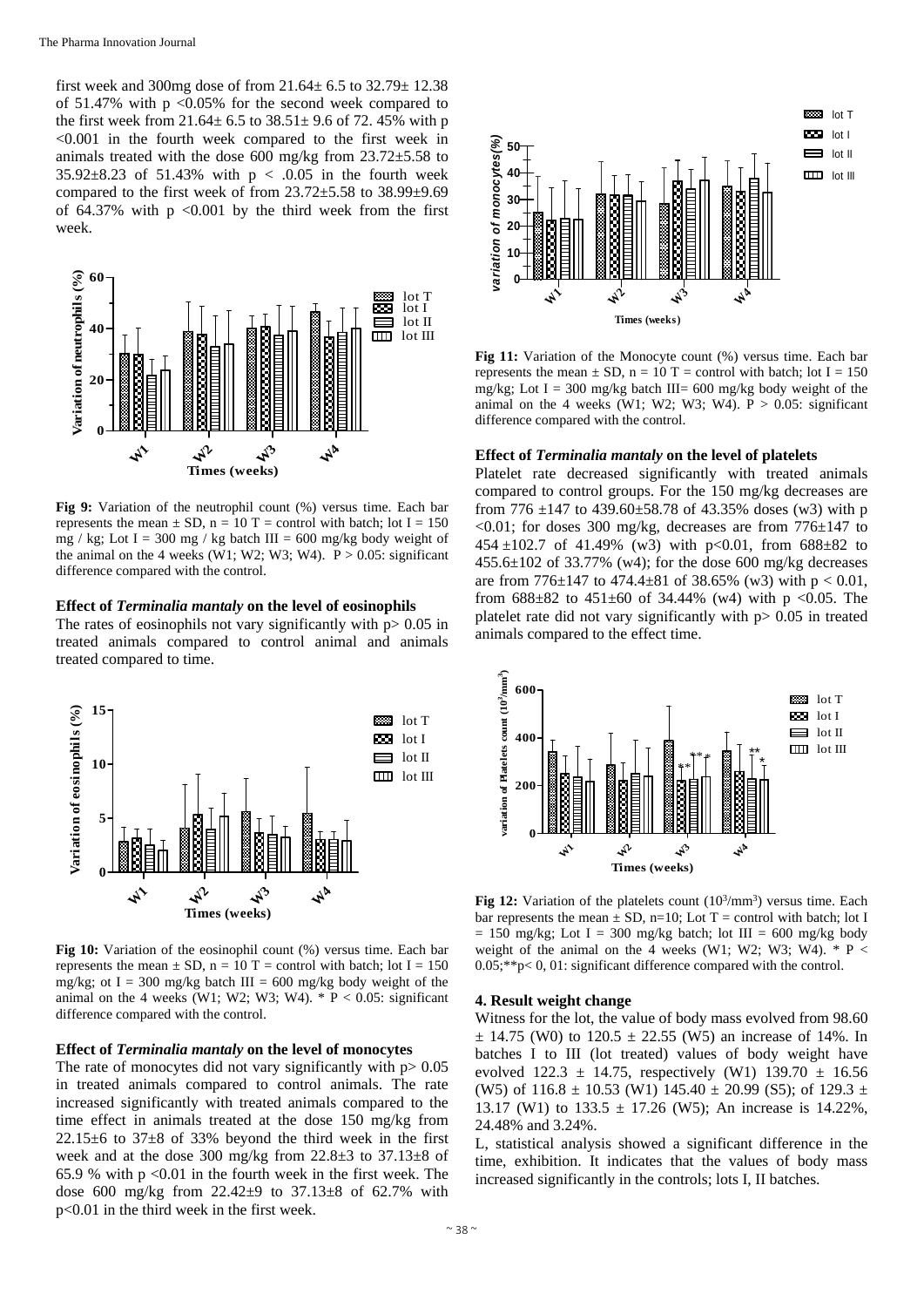

**Fig 13:** Variation of the body weight versus time. Each bar represents the mean  $\pm$  SD, n = 10 T = control with batch; lot I = 150 mg/kg; Lot  $I = 300$  mg/kg batch III = 600 mg/kg body weight of the animal on the 4 weeks (W1; W2; W3; W4; W5).\* P < 0.05; \*\* p < 0.01, \*\*\* p < 0.001 Significant Difference compared with the W1.W1 one week before the treatment; W2 to W5: Four weeks of treatment.

## **5. Discussion**

The present study has given detailed information on the toxicological profile of *Terminalia mantaly* by acute and repeated oral toxicity studies on mice and rats. According to the OECD test guideline  $423$ <sup>[21]</sup> when there is information in support of low or non-toxicity and toxic mortality nature of the test material, then the limit test at the highest starting dose level (5000 mg/kg body weight) was conducted. There were no mortality and toxicity signs observed at 5000 mg/kg. Hydro-alcoholic extract of *Terminalia mantaly* can be classified under category-5 and  $LD_{50}$  value was greater than 5000 mg/kg in accordance with Globally Harmonised System of Classification and Labelling of chemicals and this provides us a direct relevance for protecting human and animal health [23]. Since examination of clinical signs plays major role in toxicological testing mortality and morbidity were recorded twice a day throughout the study. According to FAO/WHO Expert Committee on Food Additives [27], if there is no death occurred at 2 g/kg of body weight, and then it can to assume that the substance is non-toxic. The results is in line with Aboudoulatif and al  $[1]$  who indicate that the  $LD_{50}$  of the extract hydroalcoholic of *Ageratum. Conyzoides* extract is more than 5000 mg/kg and Mama & al <a>[15]</a> with the extract de *Sacoglottis gabonensis.* Therefore, it could conclude that extract when administered at single dose is non-toxic and can be used safely in oral. A 28-day repeated oral toxicity or subacute toxicity study was performed followed OECD test guideline  $407$ <sup>[22]</sup> in both male and female Albinos rats. The hematopoietic system is one of the most sensitive targets for toxic compounds and an important target of the physiological and pathological statuts of man and animals [2]. The changes in the hematopoietic system have a predictive value for human toxicity when given was deducted from studies in animals. In this regard the state of the activity of the bone marrow, and intravascular effects were controlled blood work.

In subacute toxicity study, hematological evaluation showed the decreased significantly  $(p<0.01)$  among all treated groups for 600 mg/kg compared to control in hemoglobin concentration Hb and red blood cells RBC and hematocrit values (Hct) with  $p<0.05$ . Red blood cell is a cell whose main function is the transport of oxygen and carbon dioxide provided by hemoglobin contained the reduction in Hct; Hb and RBC values indicated that the extract was toxic to

circulating cell and possibly had interfered with RBC production [1] and are used in anemia diagnosis in most animals [9]. The decrease in RBCs, Hb and Hc is also due to the exaggerated disturbances that occurred in both metabolic and hematopoietic activities [18]. These results are similar with that of Michel [17] which showed that the aqueous extract at a dose 1200 mg/kg body weight decrease the hematocrit levels and red blood cell. But the value of these hematological parameters showed not a severe anemia because references values in rats  $^{[10]}$  give a margin of 11 to 15 g/dl of hemoglobin, hematocrit of 32 to 40% and from 5 to 7 10<sup>12</sup>/l for red blood cells. The values were closed to our results. Thus that the extract would be well tolerated at high doses (600 mg/kg body weight).

Meanwhile, lymphocyte were significantly difference ( $p<0.01$ ) in treated groups as compared to control group in first week.

Reduction of lymphocyte count is known to compromise the systemic immunity and predispose to opportunistic diseases and infections. The decrease in WBC count and lymphocyte the makes the animal vulnerable to infections caused by pathogens [7]. The observed reduction in lymphocyte would suggest the decline in the functioning of immune systems at long terms. In a similar study conducted by Iweala and Obidoa [12], they observed that the presence of phytosterols and flavonoids in the leaf extract of *Gompholobium latifolium*  might possibly interfere with the process of WBC synthesis. The presence of these phytochemicals may however play synergistic roles in mediating this activity. The variation obtained in this study would be due, possibly, to the presence of phytosterols and flavonoids but that decrease was not dose dependent. Moreover The neutrophil and monocytes parameters increases significantly  $(p<0,05)$  for both groups of rats that received 150;300 and 600 mg/kg extract as compared to effect time. As neutrophils and monocytes counts have the anti infection properties. Thus *Terminalia mantaly* would stimulate anti-infectious actors of the body. This treatment was in agreement with earlier work by Tang [26] who showed that garlic extract stimulates immune functions [25].

The significant increase in body weights of rats might also be attributed to captivity, where energy expenditure is minimal [10]. The increase in weight could be related to appetite stimulation of animals with the extract, which would result in an increase in food intake. This same result was indeed obtained by Michel *et al.* [16] in rats treated for 28 days with the aqueous extract of *Passiflora foetida*.

# **6. Conclusion**

Our results had demonstrated that the hydro alcoholic extract of *Terminalia mantaly* could to be well tolerated by mice and rat model. No deaths or signs of toxicity were observed in the mice that received the extract up to an oral acute limit dose of 5000 mg/kg. Therefore, it could be concluded that extract when administered at single dose is non-toxic and can be used safely in oral.

In relation to the evaluation of hematologic parameters, we can say that the extract is tolerated at high doses and would stimulate anti-infectious actors of the body but would decline the functioning of immune systems at long terms.

Therefore, it is recommended that a comprehensive study should be conducted to ascertain the toxicity effects of *T. mantaly* extract on other biological parameters.

# **7. Acknowledgment**

We express gratitude to the Department of biochemistry,